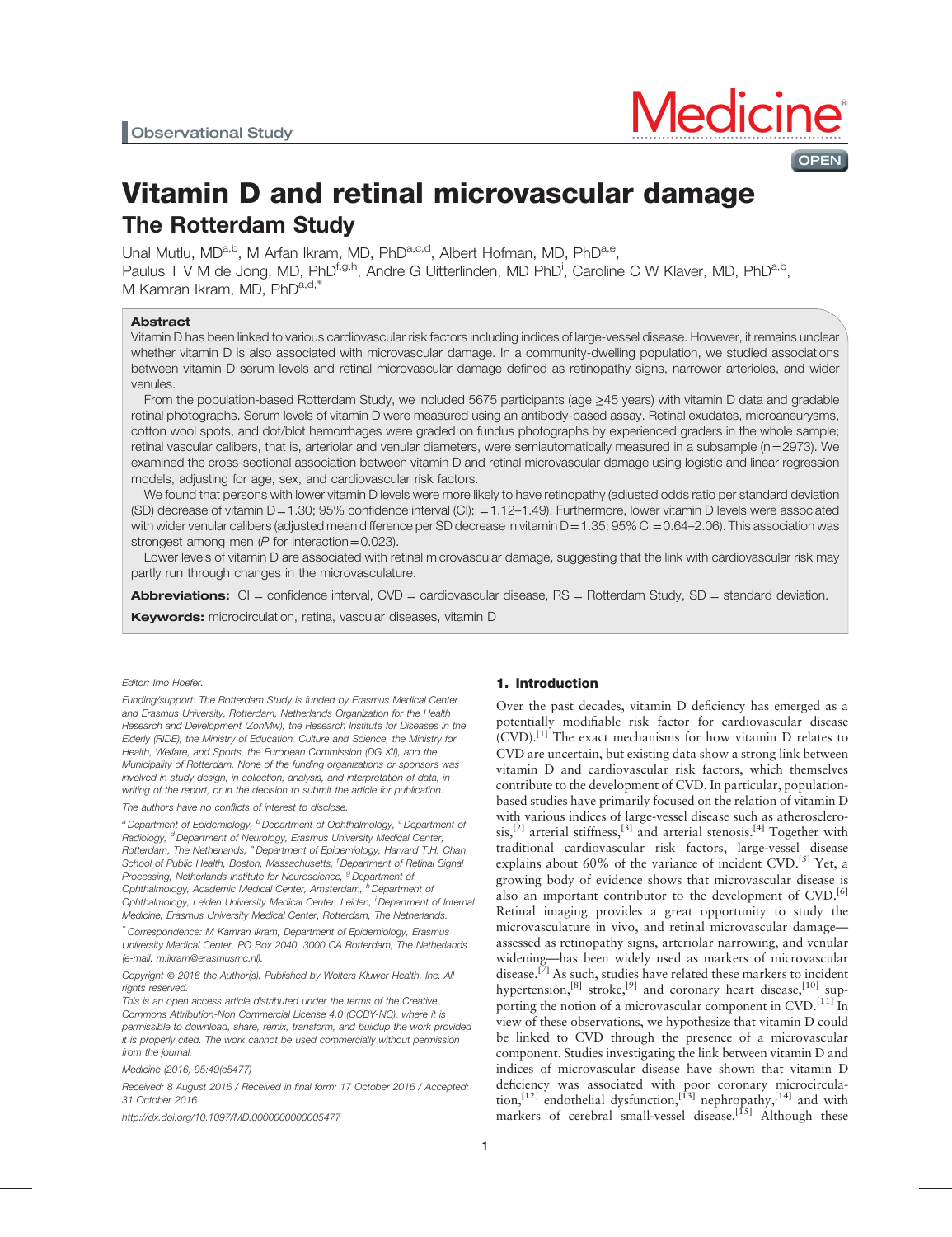studies suggest a microvascular component in the link of vitamin D with CVD, no study has investigated the direct relation of vitamin D with markers of microvascular damage in humans. In this study, we investigated associations between vitamin D and direct visualization of microvascular damage using retinal imaging in a community-dwelling population.

## 2. Methods

#### 2.1. Setting and study population

This study was performed as part of the Rotterdam Study (RS), a prospective population-based cohort study.<sup>[\[16\]](#page-4-0)</sup> All inhabitants of the Ommoord district in the city of Rotterdam, the Netherlands, aged  $\geq$ 55 years were invited to the study in 1990 (RS-I, n = 7932) and 2000 (RS-II,  $n=3011$ ). In 2006, a further extension of the cohort was initiated and participants aged 45 years or older were invited (RS-III, n=3932). Vitamin D was measured in RS-II and RS-III. Signs of retinopathy were graded on fundus photographs in both cohorts, and retinal vascular calibers were measured only in RS-III. In total, data on vitamin D were available in 5918 persons. Of these 5918 persons, 243 persons had no (gradable) fundus photographs centered on the macula, or did not undergo ophthalmic examinations. Thus, data on both vitamin D and retinopathy were available in 5675 persons. In RS-III, data on vitamin D were available in 3445 persons. Of these, 472 had no (gradable) fundus photographs centered on the optic disc, or did not undergo ophthalmic examinations, resulting in 2973 persons with complete data on vitamin D and retinal vascular calibers. Baseline home interviews and examinations were performed in each cohort. The RS has been approved by the medical ethics committee according to the Population Study Act: Rotterdam Study, executed by the Ministry of Health, Welfare, and Sports of the Netherlands. A written informed consent was obtained from all participants.

#### 2.2. Assessment of 25-hydroxyvitamin D

Plasma levels of 25-hydroxyvitamin D were measured once in nonfasting status using an electrochemiluminescense-based assay (Elecsys Vitamin D Total, Roche Diagnostics, Mannheim, Germany). This assay has a functional sensitivity of 10nmol/L with 18.5% coefficient of variation for intra-assay analyses. The repeatability is given by the within-run precision of  $\leq 6.5\%$  and the reproducibility by the intermediate precision of  $\leq 11.5\%$ .<sup>[\[1\]](#page-4-0)</sup> Vitamin D deficiency was considered as a level lower than 50nmol/L.

#### 2.3. Assessment of retinopathy signs

Participants underwent a full eye examination of both eyes including fundus photography centered on the macula (35° field, Topcon TRV-50VT, Tokyo Optical Co., Tokyo, Japan) and fundus photography centered on the optic disc (20° visual field, Topcon TRC-50VT, Tokyo Optical Co., Tokyo, Japan) after pharmacological mydriasis on both eyes. Fundus photographs were checked for quality and the presence of age-related maculopathy by 2 experienced graders. These graders, each having 20 years of experience, divided their work and graded all fundus photographs particularly focusing on fundus signs of agerelated maculopathy. Consensus sessions and between-grader comparisons were performed regularly, and weighted  $\kappa$  coefficients ranged from 0.58 to 0.80 for various fundus lesions. Retinopathy was defined as the presence of one or more dot/blot



Figure 1. Fundus photographs showing (A) signs of retinopathy and (B) measurements of retinal vascular calibers. In (A), white arrow=small hemorrhages; black arrow = hard exudates. In (B), red lines = arteriolar calibers; blue lines=venular calibers.

hemorrhages, microaneurysms, hard exudates, cotton wool spots, or evidence of laser treatment for retinopathy in 1 eye (Figure 1A). Retinopathy was also considered to be present in participants with central retinal artery or vein occlusion.

## 2.4. Assessment of retinal vascular calibers

Retinal vascular calibers were measured in RS-III on fundus photographs centered on the optic disc (Figure 1B). For each participant, the image of 1 eye with the best quality was analyzed with a semiautomated system (IVAN, University of Wisconsin-Madison, Madison, WI), and 1 summary value was calculated for the arteriolar calibers (in  $\mu$ m) and 1 for the venular calibers (in  $\mu$ m).<sup>[\[17\]](#page-4-0)</sup> As eyes may have different magnification due to refractive changes, we adjusted vessel measurements for possible magnification variations with Littmann formula to approximate absolute measures.[\[18\]](#page-4-0) We verified in a random subsample of 100 participants that individual measurements in the left and right eye were similar. Measurements were performed by 1 rater, masked for participant characteristics. Pearson correlation coefficients for interrater and intrarater agreement ( $n=100$ ) were 0.85 and 0.86 for arteriolar calibers, and 0.87 and 0.87 for venular calibers, respectively.

#### 2.5. Assessment of other measurements

Blood pressure was measured twice in sitting position at the right brachial artery with a random-zero sphygmomanometer. We used the average of 2 readings for analysis. We defined hypertension as a systolic blood pressure of 140 mm Hg or more, a diastolic blood pressure of 90 mm Hg or more, use of antihypertensive medication, or any combination of these 3 factors. Body mass index was computed as weight divided by height squared. Non-fasting serum total and high-density lipoprotein cholesterol concentrations were determined by an automated enzymatic procedure.<sup>[\[19\]](#page-4-0)</sup> Diabetes mellitus was considered to be present if participants reported use of antidiabetic medication or when fasting serum glucose level was ≥7.0mmol/L. Serum levels of C-reactive protein were determined by the Rate Near Infrared Particle Immunoassay method (Immage® high-sensitive CRP, Beckman Coulter Inc., Brea, CA). Atherosclerotic plaques were assessed by ultrasound at the carotid artery bifurcation, common carotid artery, and internal carotid artery on both sides. Presence of plaques were defined as focal thickening of the vessel wall of at least 2mm relative to adjacent segments with or without calcified components at any site. Information on smoking (never, former, or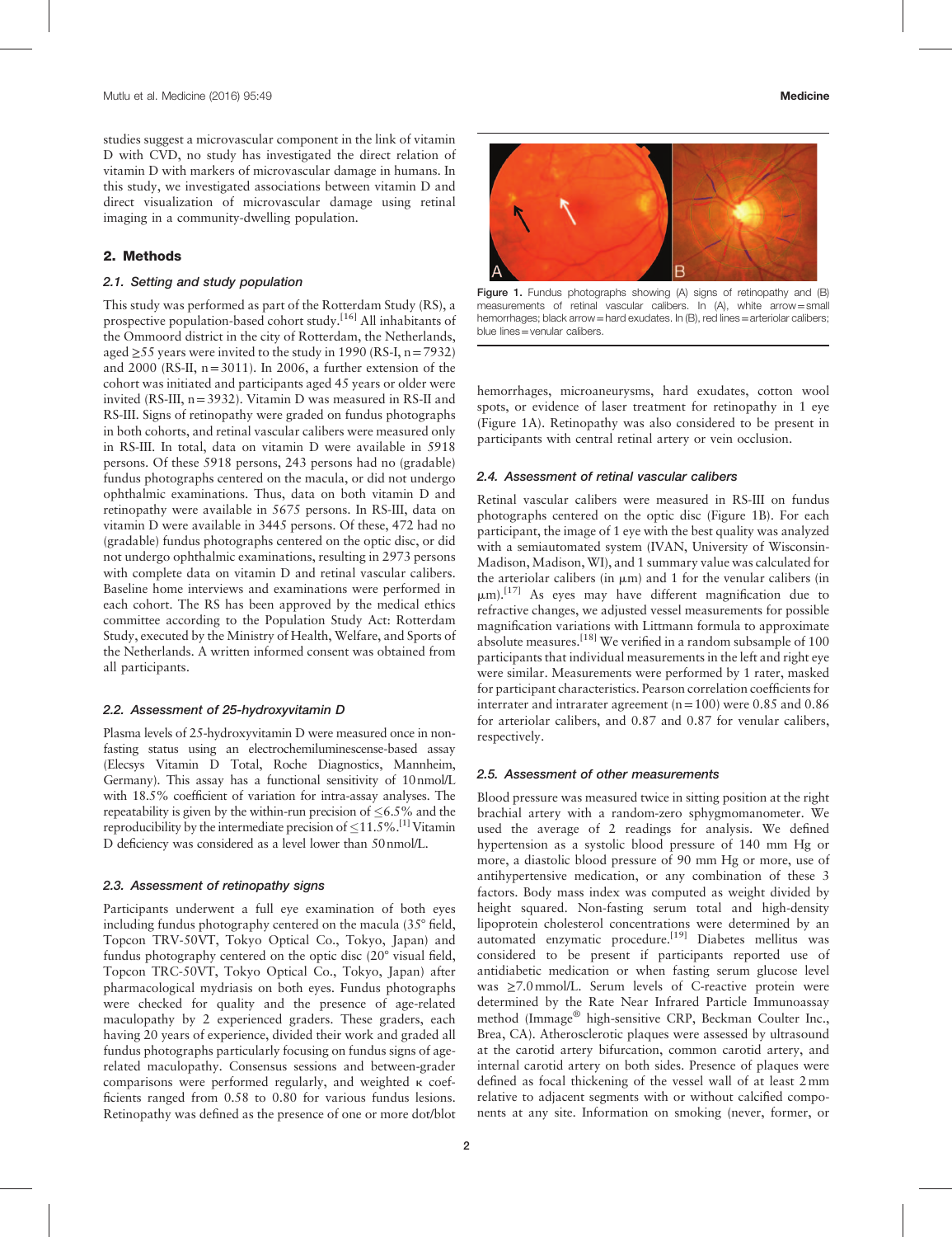current), antihypertensive and lipid-lowering medication use, and vitamin D supplement use was obtained during the home interview by a computerized questionnaire. Dietary intake data were collected using a semiquantitative 389-item food-frequency questionnaire. Vitamin D intake from foods was calculated using the Dutch Food Composition Table of 2006. Prevalent CVD was assessed as a history of myocardial infarction, coronary artery bypass graft, percutaneous coronary intervention, coronary revascularization, or stroke. An extensive description on definitions of cardiovascular outcomes has been described previously.<sup>[20,21]</sup> Kidney function was assessed by calculating an estimated glomerular filtration rate for serum creatinine and cystatin combined, according to the Chronic Kidney Disease Epidemiology Collaboration formula.[\[22\]](#page-5-0) An estimated glomerular filtration rate <60 mL/min/1.73 m<sup>2</sup> was considered as having kidney disease.

#### 2.6. Statistical analyses

We standardized vitamin D values by creating z-scores (individual value minus population mean, divided by the standard deviation (SD)). In addition, we categorized participants into quartiles on the basis of vitamin D levels. We assessed associations of vitamin D with retinopathy using logistic regression models and with retinal vascular calibers using linear regression models. In model 1, we adjusted for age, sex, season when the blood was drawn, the other vascular caliber (if applicable), and subcohort (if applicable). In model 2, we additionally adjusted for the following cardiovascular risk factors: systolic blood pressure, diastolic blood pressure, use of antihypertensive and lipid-lowering medication, body mass index, total cholesterol, high-density lipoprotein cholesterol, C-reactive protein, and smoking. As the use of vitamin D supplements could influence these associations, we repeated our analyses after adjusting for use of any vitamin supplements, and again after excluding these persons. We explored effect modification by stratifying for sex, history of CVD, hypertension, diabetes mellitus, and kidney disease. We also created interaction terms with corresponding P-values in the statistical models. Missing values for covariates, if present, occurred in  $\langle 3\%$  of the cases, and were dealt with using multiple imputations with all covariates of interest as predictors. We explored the possibility of collinearity, given the Pearson correlation coefficient between arteriolar and venular diameter  $(r=0.53)$ , by calculating the variance inflation factor, but no collinearity was identified (variance inflation factor <1.2). Statistical tests were performed at the 0.05 level of significance (two-tailed) using SPSS 21.0 for Windows (IBM Corp., Armonk, NY).

## 3. Results

The characteristics of the study population are reported in Table 1. Of the total 5675 participants, 56% were women and the average age was  $60.1$  years (SD = 8.1). The average vitamin D level was 60.8 nmol/L (range=8–175 nmol/L), and 40% of the participants had vitamin D deficiency. Persons with retinopathy had an average vitamin D level of  $52.3 \text{ nmol/L}$  (SD=27.7), and persons without retinopathy  $61.2$  nmol/L  $(SD=28.1)$ .

[Table 2](#page-3-0) shows the associations between vitamin D and the presence of retinopathy. Lower levels of vitamin D were significantly associated with the presence of retinopathy: odds ratio (OR) per SD decrease of vitamin D was 1.42 (95% confidence interval  $(CI) = 1.21-1.66$ ). This association attenuated

# Table 1

Characteristics of the study population.

|                                    | <b>Descriptive</b>                             |                                                   |  |
|------------------------------------|------------------------------------------------|---------------------------------------------------|--|
| <b>Characteristic</b>              | <b>Retinopathy signs</b><br>(RS-II and RS-III) | <b>Retinal vascular</b><br>calibers (RS-III only) |  |
| Sample size, N                     | 5675                                           | 2973                                              |  |
| Age, y                             | 60.1(8.1)                                      | 56.8 (6.5)                                        |  |
| Female sex, %                      | 3,157 (56)                                     | 1,784 (57)                                        |  |
| Systolic blood pressure, mm Hg     | 137.2 (20.8)                                   | 132.4 (18.8)                                      |  |
| Diastolic blood pressure, mm Hg    | 81.2 (11.1)                                    | 82.5 (10.9)                                       |  |
| Antihypertensive medication, %     | 1,558 (28)                                     | 787 (27)                                          |  |
| Lipid-lowering medication, %       | 1,059 (19)                                     | 670 (23)                                          |  |
| Body mass index, kg/m <sup>2</sup> | 27.5(4.4)                                      | 27.7(4.6)                                         |  |
| Total cholesterol, mmol/L          | 5.6(1.0)                                       | 5.6(1.1)                                          |  |
| HDL cholesterol, mmol/L            | 1.4(0.4)                                       | 1.4(0.4)                                          |  |
| Diabetes mellitus type 2, %        | 555 (10)                                       | 247(8)                                            |  |
| C-reactive protein, mg/L           | 2.5(4.6)                                       | 2.6(4.5)                                          |  |
| Carotid plaque, %                  | 2,936 (52)                                     | 1,046 (35)                                        |  |
| Current smoker, %                  | 1,223 (22)                                     | 679 (23)                                          |  |
| eGFR, $mL/min/1.73 m2$             | 84.0 (14.7)                                    | 86.2 (13.7)                                       |  |
| Vitamin D, nmol/L                  | 60.8(28.1)                                     | 60.2 (27.6)                                       |  |
| Retinopathy signs, %               | 264(5)                                         | 87(3)                                             |  |
| Arteriolar caliber, $\mu$ m        | <b>NA</b>                                      | 158.4 (15.5)                                      |  |
| Venular caliber, um                | <b>NA</b>                                      | 239.6 (22.8)                                      |  |

Values are presented as means (standard deviation) or as numbers (percentages).  $e$ GFR = estimated glomerular filtration rate, HDL = high-density lipoprotein, NA = not applicable, RS =

Rotterdam Study.

after adjusting for cardiovascular risk factors, but remained statistically significant ( $OR = 1.28$  (1.09–1.50)). Adjusted OR for the presence of retinopathy was 1.62 (1.05–2.49) for persons in the first quartile of vitamin D compared with persons in the fourth quartile.

[Table 3](#page-3-0) shows associations of vitamin D with retinal microvascular calibers. We found that lower levels of vitamin D were significantly associated with wider venular calibers, irrespective of cardiovascular risk factors: adjusted mean difference per SD decrease of vitamin D was 1.37 (0.65–2.09). On the other hand, lower vitamin D levels were weakly associated with narrower arteriolar calibers: adjusted mean difference was  $0.15$  ( $-0.32$ ; 0.61).

Furthermore, the associations between vitamin D and microvascular damage remained similar after adjusting for vitamin supplement use, or excluding supplement users  $(n=$ 1343). Also, in RS-III, adjusting for vitamin D from food intake attenuated the associations, but it remained statistically significant: adjusted OR for the presence of retinopathy was 1.58 (1.18–2.13), and adjusted mean difference for venular calibers was 0.99 (0.14–1.83).

In stratified analyses [\(Table 4](#page-3-0)), we found that sex modified the association of vitamin D with venules with a significant p-value for formal interaction term  $(P=0.023)$ .

## 4. Discussion

In this population-based study, we found that lower vitamin D serum levels were associated with the presence of microvascular damage, independent of cardiovascular risk factors.

Vitamin D has been widely recognized to play important in the development of CVD, and investigators have repeatedly shown that patients deficient in vitamin D are more likely to develop coronary heart disease,<sup>[\[23\]](#page-5-0)</sup> stroke,<sup>[\[24\]](#page-5-0)</sup> and cardiovascular mortality[.\[25\]](#page-5-0) Despite robust evidence of vitamin D to be a risk factor for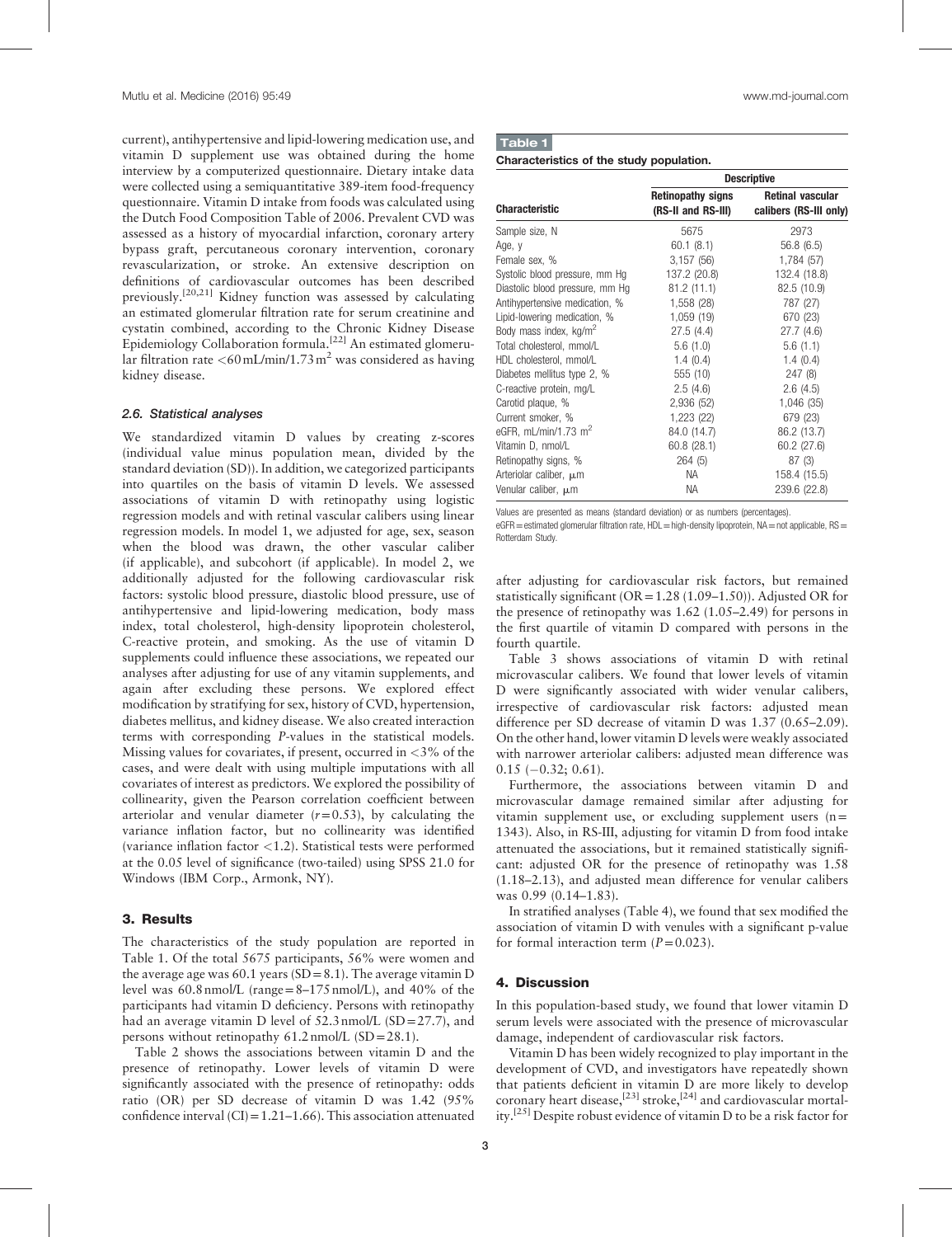# <span id="page-3-0"></span>Table 2

# Associations between vitamin D and retinopathy.

| Vitamin D                         | Presence of retinopathy odds ratio (95% CI) |                     |                     |  |
|-----------------------------------|---------------------------------------------|---------------------|---------------------|--|
|                                   | n/N                                         | Model 1             | Model 2             |  |
| Per SD decrease                   | 264/5675                                    | 1.42 (1.21-1.66)    | $1.28(1.09 - 1.50)$ |  |
| Quartiles (range)                 |                                             |                     |                     |  |
| 4th quartile (79.2–175.0)         | 97/1414                                     | 1.00 (reference)    | 1.00 (reference)    |  |
| 3rd quartile (57.7–79.2)          | 72/1413                                     | $1.26(0.87 - 1.81)$ | $1.14(0.78 - 1.65)$ |  |
| 2nd quartile (38.8–57.6)          | 49/1431                                     | $2.13(1.40 - 3.22)$ | $1.79(1.17 - 2.74)$ |  |
| 1st quartile (7.5–38.8)           | 46/1417                                     | $2.07(1.37 - 3.13)$ | $1.62(1.05 - 2.49)$ |  |
| P for trend                       |                                             | < 0.001             | 0.006               |  |
| Vitamin D deficiency (<50 nmol/L) |                                             |                     |                     |  |
| Absent                            | 119/3396                                    | 1.00 (reference)    | 1.00 (reference)    |  |
| Present                           | 145/2279                                    | 1.86 (1.39-2.48)    | 1.54 (1.14-2.08)    |  |

Model 1: adjusted for age, sex, season, and subcohort.

Model 2: as model 1, additionally adjusted for systolic blood pressure, diastolic blood pressure, antihypertensive medication, lipid-lowering medication, body mass index, total cholesterol, high-density lipoprotein cholesterol, diabetes mellitus, C-reactive protein, carotid plaque, estimated glomerular filtration rate, and smoking.

CI=confidence interval, n/N=number of persons with retinopathy among total number of persons, SD=standard deviation.

## Table 3

#### Associations between vitamin D and retinal vascular calibers.

|                                                                                                              | Arteriolar caliber, mean difference (95% CI)                                                   |                                                                                           | Venular caliber, mean difference (95% CI)                                         |                                                                                   |
|--------------------------------------------------------------------------------------------------------------|------------------------------------------------------------------------------------------------|-------------------------------------------------------------------------------------------|-----------------------------------------------------------------------------------|-----------------------------------------------------------------------------------|
| Vitamin D                                                                                                    | Model 1                                                                                        | Model 2                                                                                   | Model 1                                                                           | Model 2                                                                           |
| Per SD decrease<br>Quartiles                                                                                 | $-0.27$ ( $-0.75$ ; 0.21)                                                                      | $0.15$ (-0.32; 0.61)                                                                      | 2.07(1.36; 2.77)                                                                  | 1.37(0.65; 2.09)                                                                  |
| 4th quartile (79.2–175.0)<br>3rd quartile (57.7–79.2)<br>2nd quartile (38.8–57.6)<br>1st quartile (7.5–38.8) | 0 (reference)<br>$0.47$ (-0.85; 1.77)<br>$0.35$ ( $-0.98$ ; 1.67)<br>$-0.68$ ( $-2.00; 0.64$ ) | 0 (reference)<br>$0.71$ (-0.54; 1.95)<br>$1.06$ ( $-0.21$ ; 2.34)<br>$0.44 (-0.85; 1.73)$ | 0 (reference)<br>$0.74 (-1.21; 2.69)$<br>$2.77$ (0.79; 4.74)<br>5.42 (3.46; 7.38) | 0 (reference)<br>$0.50$ (-1.45; 2.41)<br>$1.67$ (-0.28; 3.62)<br>3.58(1.61; 5.55) |
| P for trend                                                                                                  | 0.300                                                                                          | 0.433                                                                                     | < 0.001                                                                           | ${<}0.001$                                                                        |

Model 1: adjusted for age, sex, season, and the other vascular caliber.

Model 2: as model 1, additionally adjusted for systolic blood pressure, diastolic blood pressure, antihypertensive medication, lipid-lowering medication, body mass index, total cholesterol, high-density lipoprotein cholesterol, diabetes mellitus, C-reactive protein, carotid plaque, estimated glomerular filtration rate, and smoking.

 $Cl =$ confidence interval,  $SD =$ standard deviation.

#### Table 4

# Stratified analyses for associations between serum vitamin D levels and retinal microvascular damage.

|                             | Presence of retinopathy<br>odds ratio (95% CI) per |                          |      | Venular caliber mean<br>difference (95% CI) per |
|-----------------------------|----------------------------------------------------|--------------------------|------|-------------------------------------------------|
|                             | n/N                                                | SD decrease in vitamin D | N    | SD decrease in vitamin D                        |
| Men                         | 145/2518                                           | 1.34 (1.08; 1.66)        | 1275 | 2.38(1.32; 3.45)                                |
| Women                       | 119/3157                                           | $1.21$ (0.94; $1.57$ )   | 1698 | $0.75$ (-0.22; 1.71)                            |
| Cardiovascular disease, yes | 40/409                                             | $1.53$ (0.88; 2.65)      | 184  | $0.80$ (-2.67; 4.27)                            |
| Cardiovascular disease, no  | 223/5241                                           | 1.25 (1.06; 1.49)        | 2771 | 1.33 (0.60; 2.07)                               |
| Hypertension, yes           | 187/3196                                           | 1.20 (0.98; 1.46)        | 1491 | 1.79(0.74; 2.83)                                |
| Hypertension, no            | 77/2479                                            | 1.43(1.07; 1.91)         | 1482 | $1.01$ (0.02; 2.00)                             |
| Diabetes mellitus, yes      | 82/555                                             | 1.67 (1.16; 2.42)        | 247  | $2.72$ (-0.33; 5.78)                            |
| Diabetes mellitus, no       | 182/5120                                           | $1.18$ (0.99; 1.42)      | 2726 | 1.24 (0.50; 1.98)                               |
| Kidney disease, yes         | 44/357                                             | 1.32 (0.93; 4.13)        | 102  | $1.73 (-2.80; 6.26)$                            |
| Kidney disease, no          | 220/5318                                           | 1.25 (1.05; 1.48)        | 2871 | 1.37 (0.64; 2.10)                               |

n/N denotes the number of persons with retinopathy among total number of persons.

Adjusted for age, sex, season, the other vascular caliber, systolic blood pressure, diastolic blood pressure, antihypertensive medication, lipid-lowering medication, body mass index, total cholesterol, high-density lipoprotein, diabetes mellitus, C-reactive protein, carotid plaque, estimated glomerular filtration rate, and smoking.

CI=confidence interval, n/N=number of persons with retinopathy among total number of persons, SD=standard deviation.

CVD, exact mechanisms through which vitamin D leads to the development of CVD remain unclear. Thus far, studies have suggested that vitamin D affects cardiovascular health through its association with cardiovascular risk factors such as diabetes mellitus,<sup>[\[26\]](#page-5-0)</sup> an unfavorable lipid profile,<sup>[\[27\]](#page-5-0)</sup> inflammation,<sup>[\[28\]](#page-5-0)</sup>

and indices of large-vessel disease.<sup>[\[29\]](#page-5-0)</sup> Apart from these factors, it has been suggested that vitamin D may act on cardiovascular health through changes in the microvasculature. Given the increasing importance of microvascular disease in the development of  $\text{CVD}$ ,<sup>[\[30\]](#page-5-0)</sup> it is possible that the link between vitamin  $\text{D}$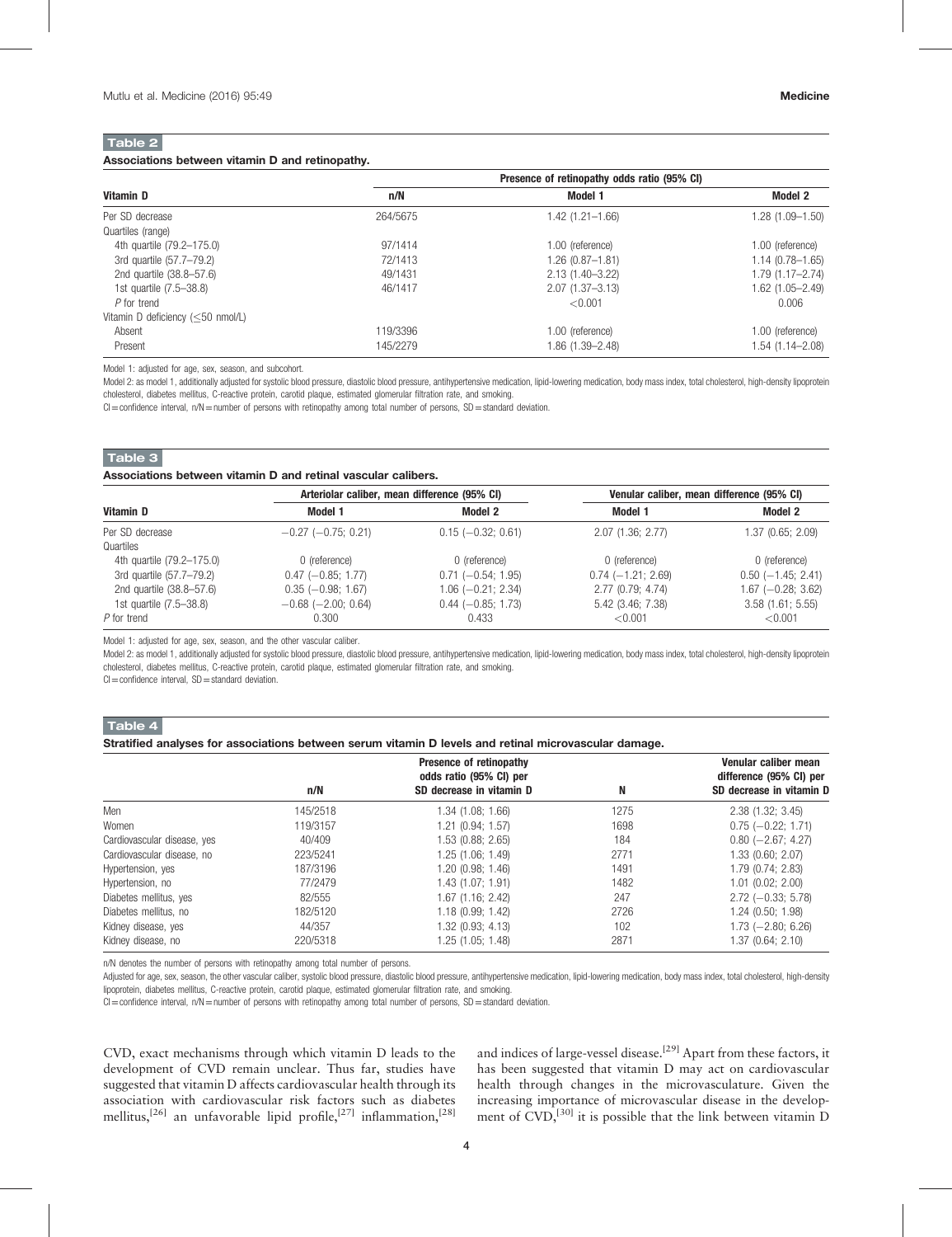<span id="page-4-0"></span>and CVD may be explained by a microvascular component. Indeed, recent studies have shown that vitamin D is associated with nephropathy and with structural magnetic resonance imaging (MRI) markers of microvascular disease in the brain, that is, white matter lesions and lacunar infarcts.<sup>[15]</sup> Extending these previous findings, the main novelty of our study is that we show a link between vitamin D and direct visualization of microvascular damage, as reflected by qualitative and quantitative retinal parameters. Several explanations can be proposed for the association of vitamin D with microvascular damage. First, vitamin D may alter the structure and arrangement of microvasculature by endothelium activation. Both in large-vessel disease and in microvascular disease, endothelium is the key component that initiates pathological vascular processes. As such, vitamin D receptors (i.e., DNA-binding transcription factors) expressed on endothelial cells modulate endothelial cell function by binding to these receptors. Subsequently, the activated endothelium promotes endothelial cell proliferation and migration by stimulating the production of nitric oxide production, and reducing the production of reactive oxygen species.<sup>[\[31\]](#page-5-0)</sup> It also inhibits innate inflammatory process by modulating specific signaling pathways and reduces vascular tone via the production of endothelium-derived contracting factors.[\[32\]](#page-5-0) Against this background, it is conceivable that these antioxidative and vasodilatory processes may not be initiated in case of low vitamin D levels, and therefore damage to the blood vessels may occur. It is noteworthy to mention that in recent years, apart from arterioles, the role of venules in CVD has gained attention, and converging evidence shows wider venules to be an important marker for CVD. Also in our study, vitamin D was particularly related to venules and not arterioles, which further points toward the importance of venules in CVD. Given that both lower vitamin D levels and wider venules are related to ischemia, it is likely that vitamin D and venules are connected in the pathways of ischemia.<sup>[\[33\]](#page-5-0)</sup> How exactly these 2 factors are connected should be investigated in further research.

Other potential mechanisms through which vitamin D could lead to microvascular damage include inflammation, lipid metabolism, and renin–angiotensin–aldosterone system, which are all processes involved in the pathogenesis of arteriosclero- $\sin$ <sup>[\[29\]](#page-5-0)</sup> In our study, adjusting for markers of these processes (e.g., C-reactive protein, cholesterol, and blood pressure) showed that the associations between vitamin D and retinal microvascular damage greatly attenuated, pointing further toward some effects through these processes. However, the associations remained statistically significant, indicating that other processes likely also play a role or that measurement error in covariates led to insufficient adjustment.

Several limitations need to be discussed. First, the crosssectional design of our analyses limits our ability to infer a temporal link between vitamin D and retinal microvascular damage. Another limitation is that retinal fundus photographs were taken at a single time-point, and thus, we were unable to measure dynamic measures synchronized on the cardiac cycle. This may have caused random misclassification, leading to an underestimation of our associations. Third, we were not able to measure important confounding factors such as (lifetime) sunexposure and food intake. These factors could confound the effect of vitamin D on microvascular damage. Finally, participants in the RS are mainly middle-class white persons, which limits the generalizability of our findings. Strengths of our study are the population-based setting, large study size, and the extensive information on covariates.

In conclusion, lower vitamin D serum levels are associated with the presence of retinal microvascular damage, suggesting that the link with cardiovascular risk factor may partly run through changes in the microvasculature.

#### Acknowledgments

The authors thank all collaborating general practitioners and pharmacists in Ommoord for their contribution to the Rotterdam Study, all in the Netherlands.

## **References**

- [1] Holick MF. Vitamin D deficiency. N Engl J Med 2007;3573:266-81.
- [2] de Boer IH, Kestenbaum B, Shoben AB, et al. 25-hydroxyvitamin D levels inversely associate with risk for developing coronary artery calcification. J Am Soc Nephrol 2009;208:1805–12.
- [3] Dong Y, Stallmann-Jorgensen IS, Pollock NK, et al. A 16-week randomized clinical trial of 2000 international units daily vitamin D3 supplementation in black youth: 25-hydroxyvitamin D, adiposity, and arterial stiffness. J Clin Endocrinol Metab 2010;95:4584–91.
- [4] Lim S, Shin H, Kim MJ, et al. Vitamin D inadequacy is associated with significant coronary artery stenosis in a community-based elderly cohort: the Korean Longitudinal Study on Health and Aging. J Clin Endocrinol Metab 2012;97:169–78.
- [5] Global Burden of Metabolic Risk Factors for Chronic Diseases CollaborationCardiovascular disease, chronic kidney disease, and diabetes mortality burden of cardiometabolic risk factors from 1980 to 2010: a comparative risk assessment. Lancet Diabetes Endocrinol 2014;2:634–47.
- [6] Lanza GA, Crea F. Primary coronary microvascular dysfunction: clinical presentation, pathophysiology, and management. Circulation 2010; 121:2317–25.
- [7] Liew G, Wang JJ, Mitchell P, et al. Retinal vascular imaging: a new tool in microvascular disease research. Circ Cardiovasc Imaging 2008; 1:156–61.
- [8] Ikram MK, Witteman JC, Vingerling JR, et al. Retinal vessel diameters and risk of hypertension: the Rotterdam Study. Hypertension 2006; 47:189–94.
- [9] Ikram MK, de Jong FJ, Bos MJ, et al. Retinal vessel diameters and risk of stroke: the Rotterdam Study. Neurology 2006;66:1339–43.
- [10] Wong TY, Klein R, Sharrett AR, et al. Retinal arteriolar narrowing and risk of coronary heart disease in men and women. The Atherosclerosis Risk in Communities Study. JAMA 2002;287:1153–9.
- [11] Grunwald JE, Ying GS, Maguire M, et al. Association between retinopathy and cardiovascular disease in patients with chronic kidney disease (from the Chronic Renal Insufficiency Cohort [CRIC] Study). Am J Cardiol 2012;110:246–53.
- [12] Capitanio S, Sambuceti G, Giusti M, et al. 1,25-Dihydroxy vitamin D and coronary microvascular function. Eur J Nucl Med Mol Imaging 2013;40:280–9.
- [13] Al Mheid I, Patel R, Murrow J, et al. Vitamin D status is associated with arterial stiffness and vascular dysfunction in healthy humans. J Am Coll Cardiol 2011;58:186–92.
- [14] Usluogullari CA, Balkan F, Caner S, et al. The relationship between microvascular complications and vitamin D deficiency in type 2 diabetes mellitus. BMC Endocr Disord 2015;15:33.
- [15] Chung PW, Park KY, Kim JM, et al. 25-hydroxyvitamin D status is associated with chronic cerebral small vessel disease. Stroke 2015;46:248–51.
- [16] Hofman A, Brusselle GG, Darwish Murad S, et al. The Rotterdam Study: 2016 objectives and design update. Eur J Epidemiol 2015;30:661–708.
- [17] Knudtson MD, Lee KE, Hubbard LD, et al. Revised formulas for summarizing retinal vessel diameters. Curr Eye Res 2003;27:143–9.
- [18] Littmann H. [Determining the true size of an object on the fundus of the living eye] Zur Bestimmung der wahren Grosse eines Objektes auf dem Hintergrund eines lebenden Auges. Klin Monbl Augenheilkd 1988; 192:66–7.
- [19] van Gent CM, van der Voort HA, de Bruyn AM, et al. Cholesterol determinations. A comparative study of methods with special reference to enzymatic procedures. Clin Chim Acta 1977;75:243–51.
- [20] Leening MJ, Kavousi M, Heeringa J, et al. Methods of data collection and definitions of cardiac outcomes in the Rotterdam Study. Eur J Epidemiol 2012;27:173–85.